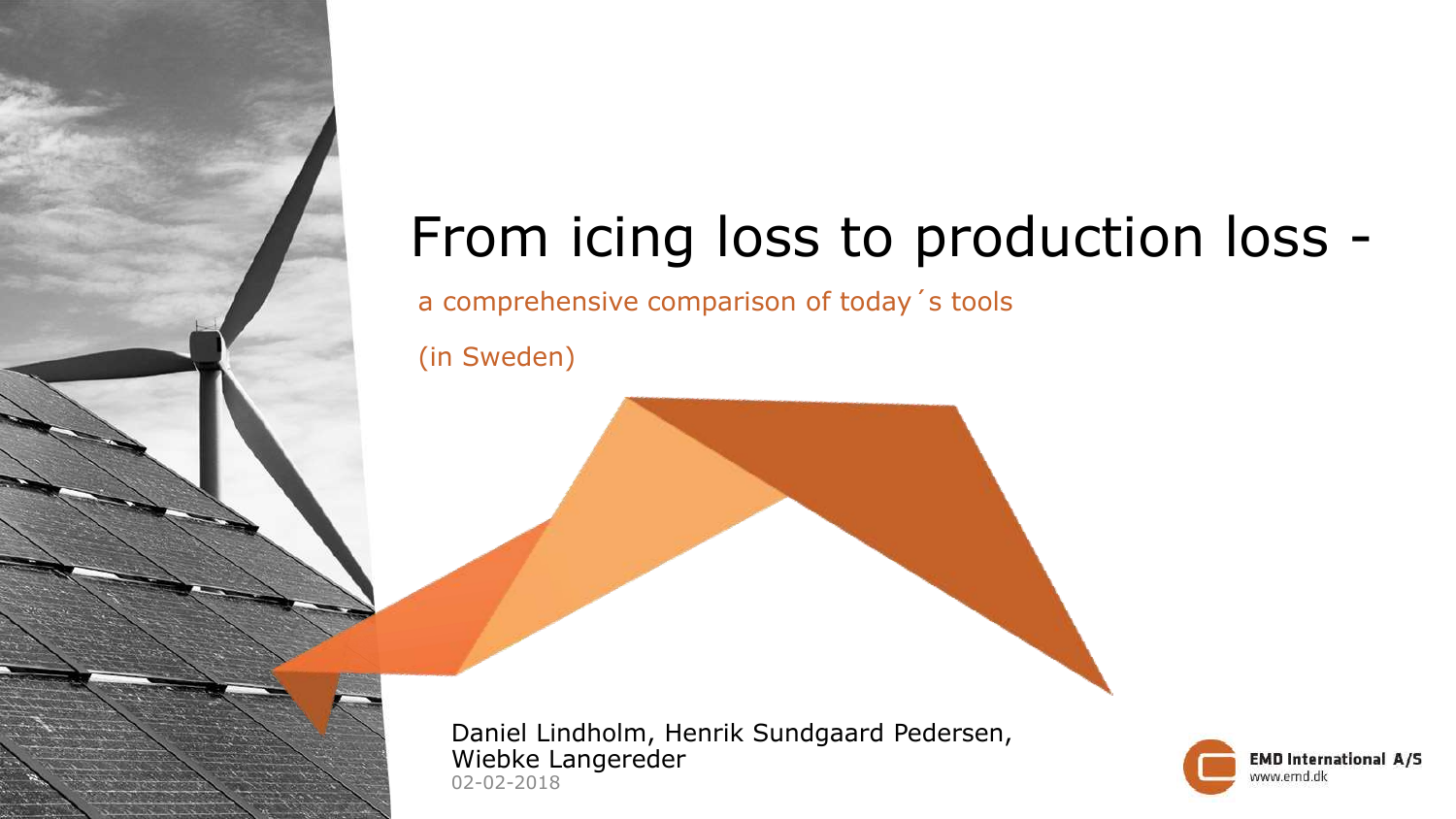



#### Purpose of presentation

• Most presentations focus on finding out which model describes the icing on a turbine in the best way



• This presentation focuses on the expected difference between the current available models



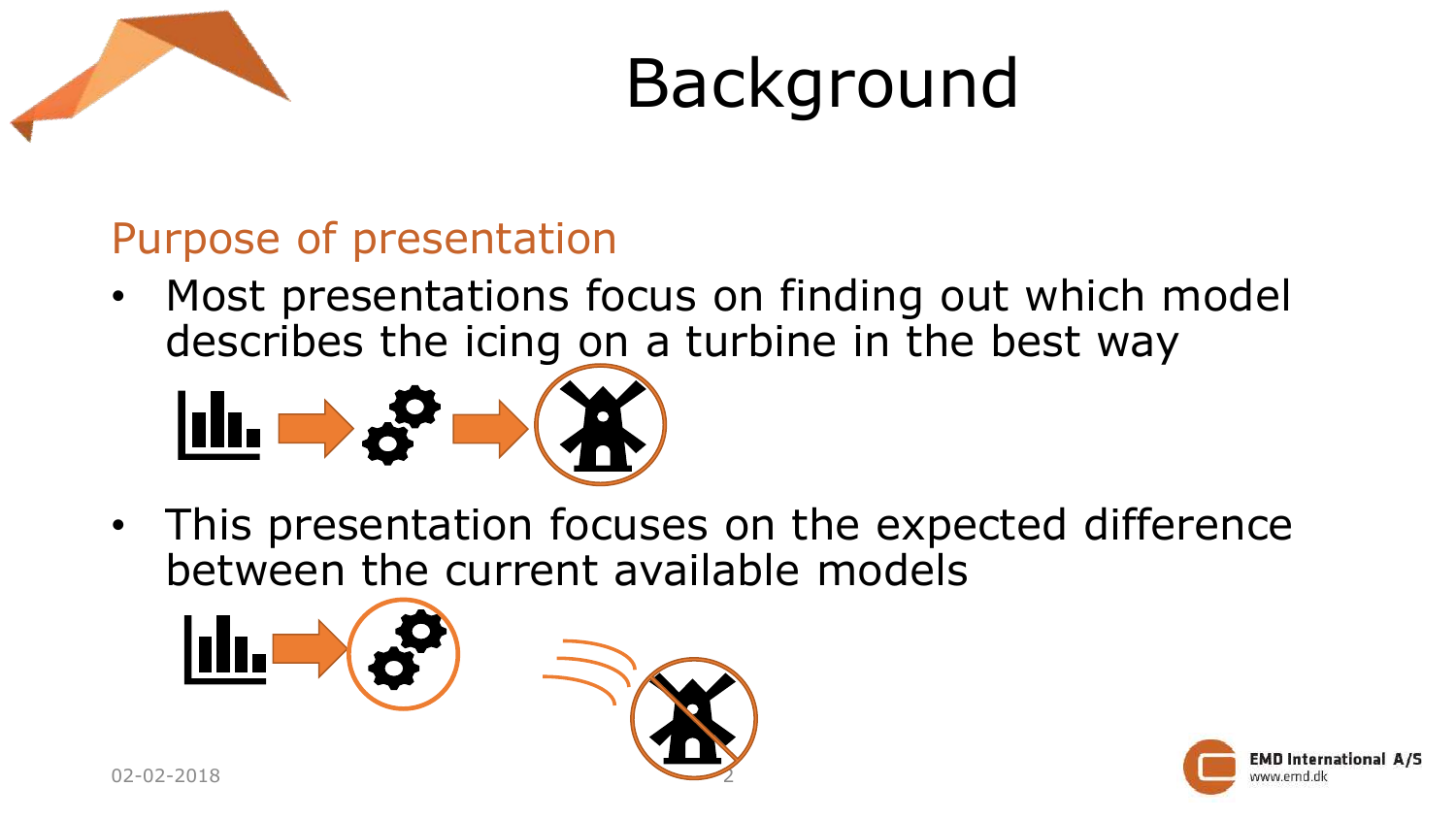

## Available methods

In this presentation the following methods were observed:

- "Fiddle factor" estimate
- IEA icing classification
- Kjeller Vindteknikks icing map
- WIceAtlas map
- DNV/GL Ice map.

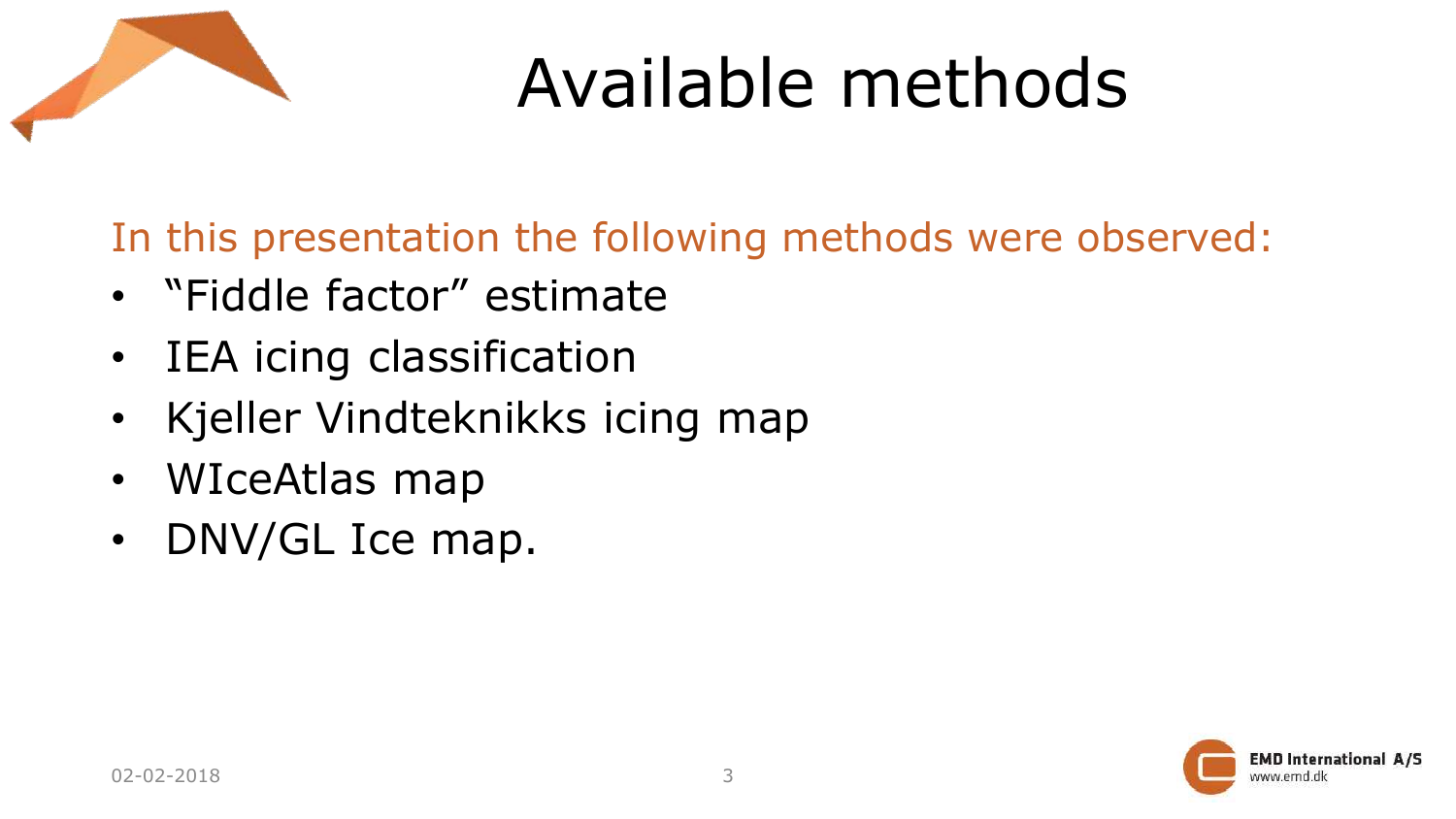

### "Fiddle factor"

- Basically uses a factor on the observed icing
- Examples have been seen varying from 0,25-0,5.
- Could possibly be related to turbine technology

## **Challenges**

- Result highly dependent on the factor chosen
- "Based on experience" is a rather vague argument

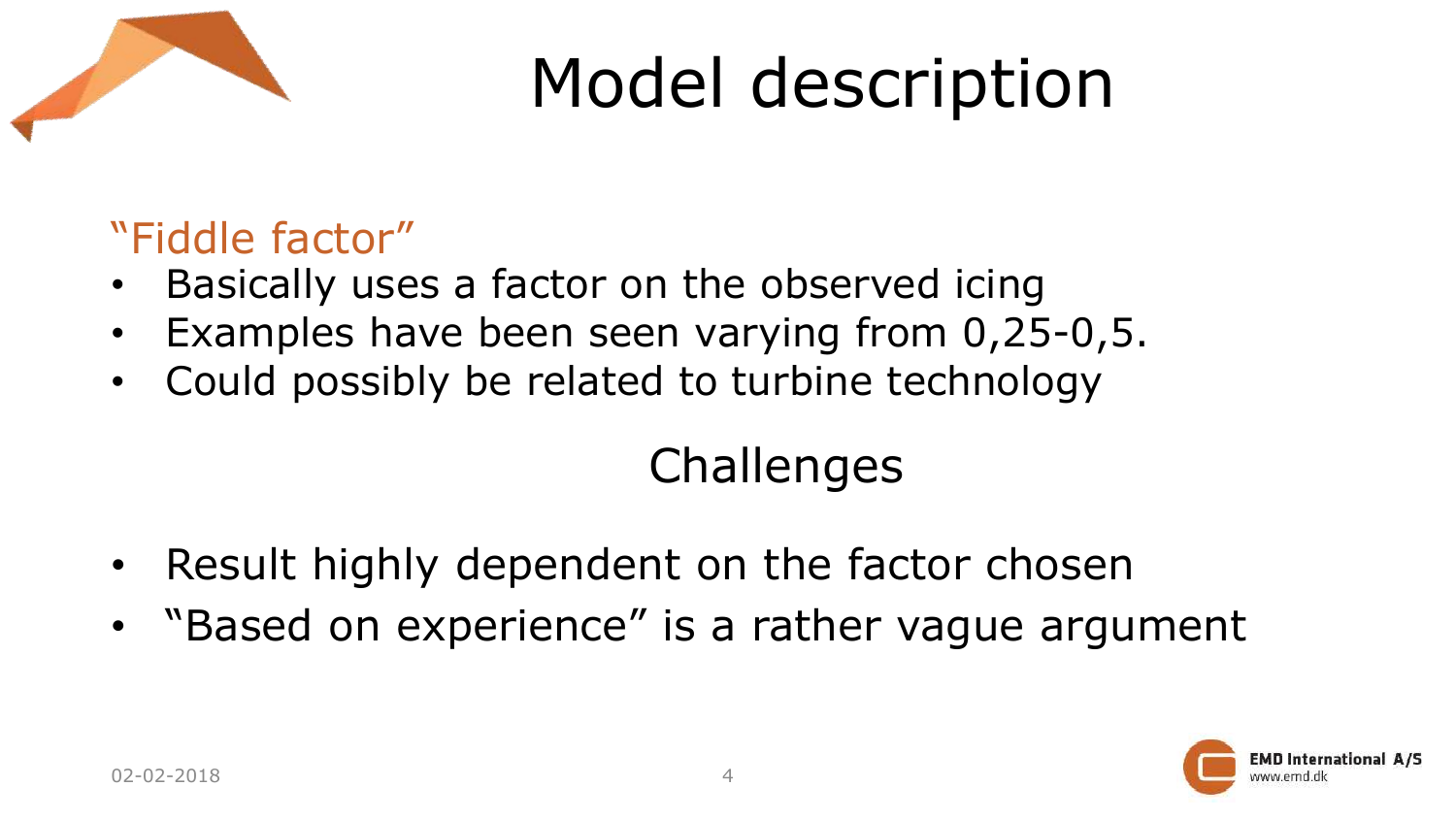

## IEA icing classification

- Defined both as meteorological and instrumental icing
- A site can end up in two separate Ice classes
- Production loss assumed Long term classified

| <b>IEA</b> Ice class | Meteorological icing | <b>Instrumental icing</b> | <b>Production loss</b> |
|----------------------|----------------------|---------------------------|------------------------|
|                      | % of year            | % of year                 | % of annual production |
| 5                    | >10                  | >20                       | >20                    |
| 4                    | $5 - 10$             | $10 - 30$                 | $10 - 25$              |
| 3                    | $3 - 5$              | $6 - 15$                  | $3 - 12$               |
| $\overline{2}$       | $0.5 - 3$            | $1 - 9$                   | $0.5 - 5$              |
|                      | $0 - 0.5$            | < 1.5                     | $0 - 0.5$              |

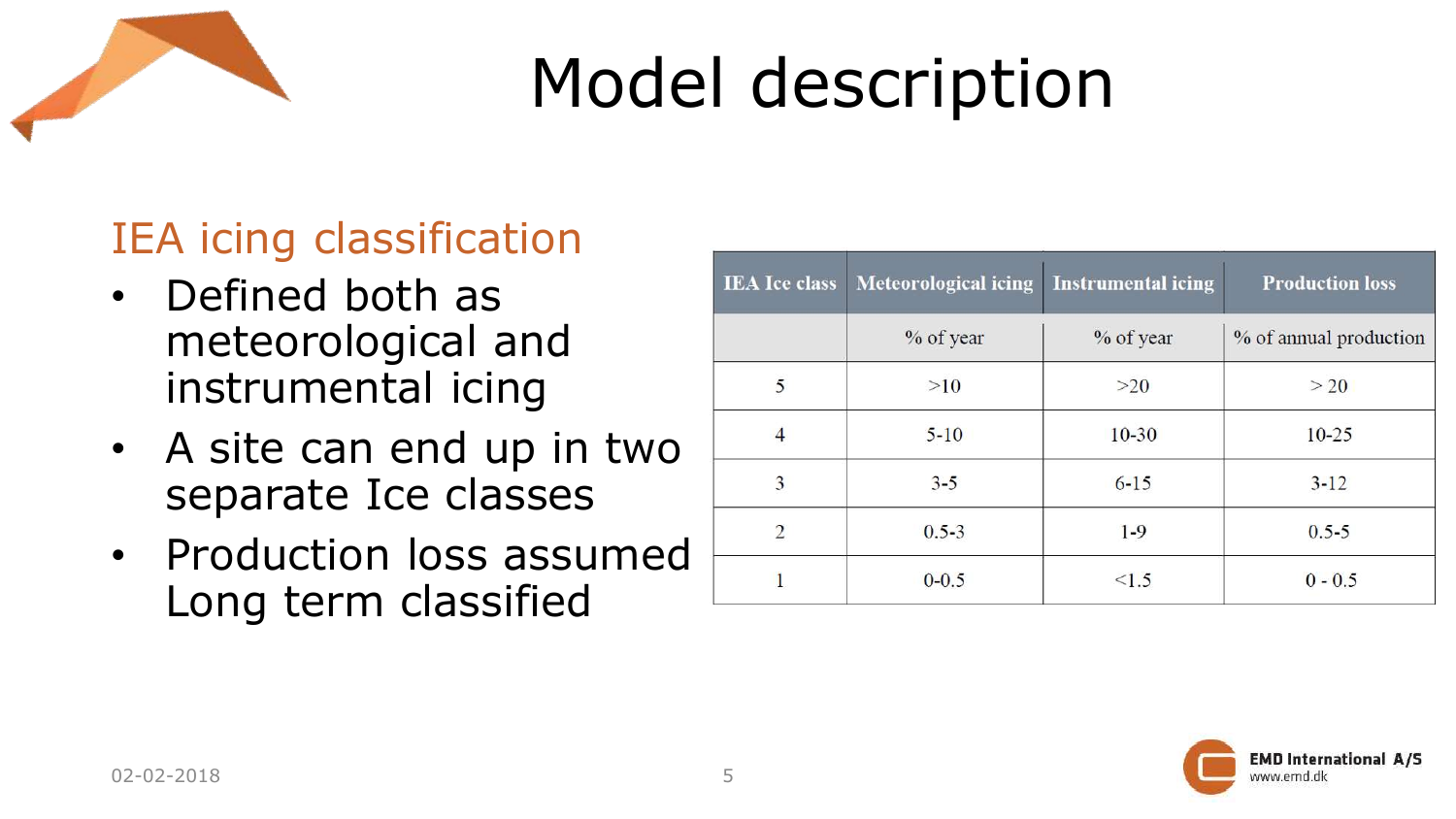



### Using IEA icing classification

- Specifies that unheated sensors should be used
- Overlapping Classes and "unusable" range of expected losses

| <b>Instrumental icing</b> | <b>Production loss</b> |  |
|---------------------------|------------------------|--|
| % of year                 | % of annual production |  |
| $>20$                     | > 20                   |  |
| $10 - 30$                 | $10 - 25$              |  |
| $6 - 15$                  | $3 - 12$               |  |
| $1 - 9$                   | $0.5 - 5$              |  |
| <1.5                      | $0 - 0.5$              |  |



**EMD International A/S** 

www.emd.dk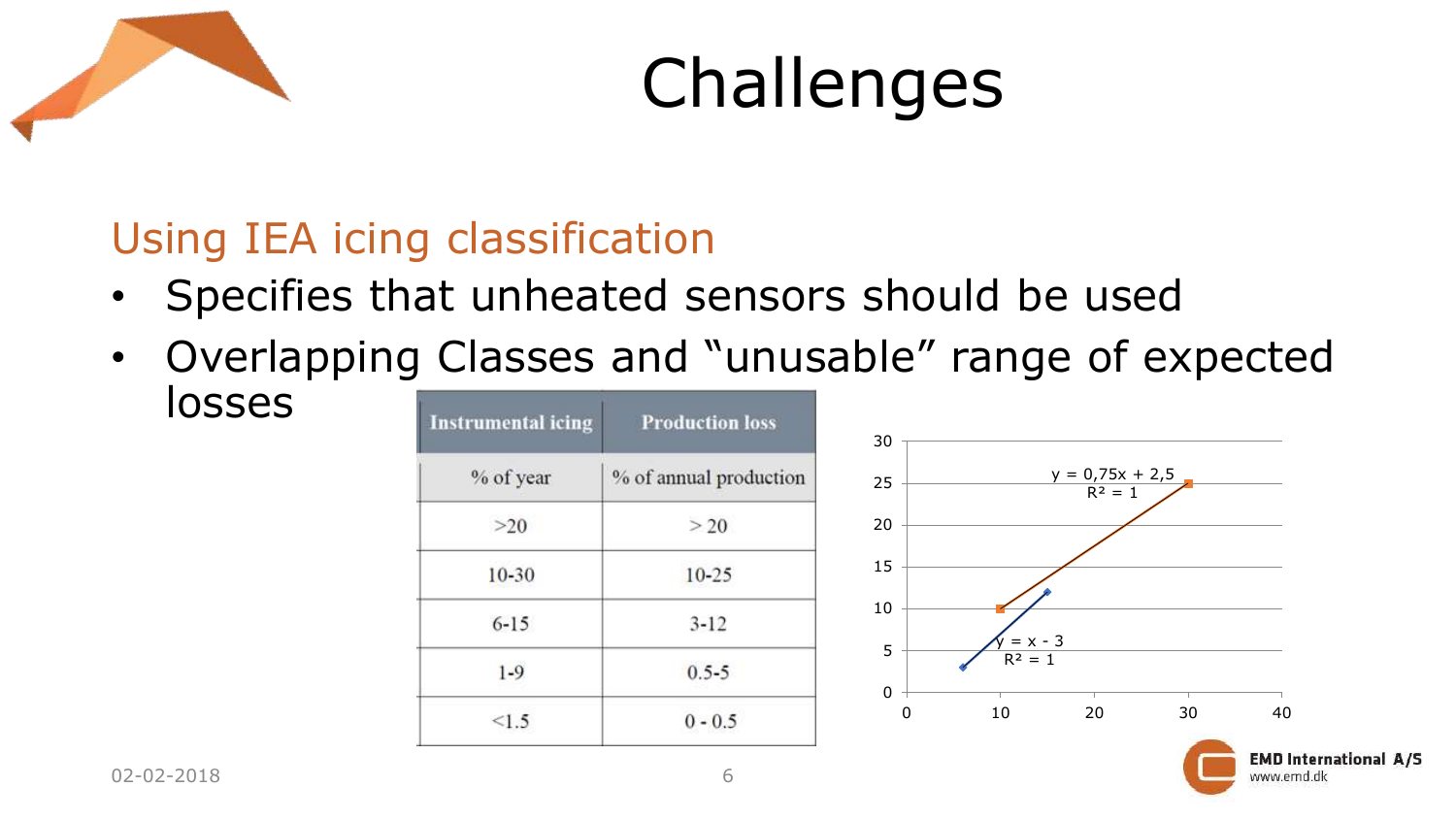

## Kjeller Vindteknikks icing map

- Presents icing as number of icing hours per year (dM>10g/hr) 100m above ground level.
- Long term corrected (2000-2011) **Challenges**
- Low Resolution and inability to capture local "coldspots"
- Estimates presented in a range



g. 6. Estimated range for production loss. Lower boundary is given by (2). pper boundary is given as twice the lower boundary



www.emd.dk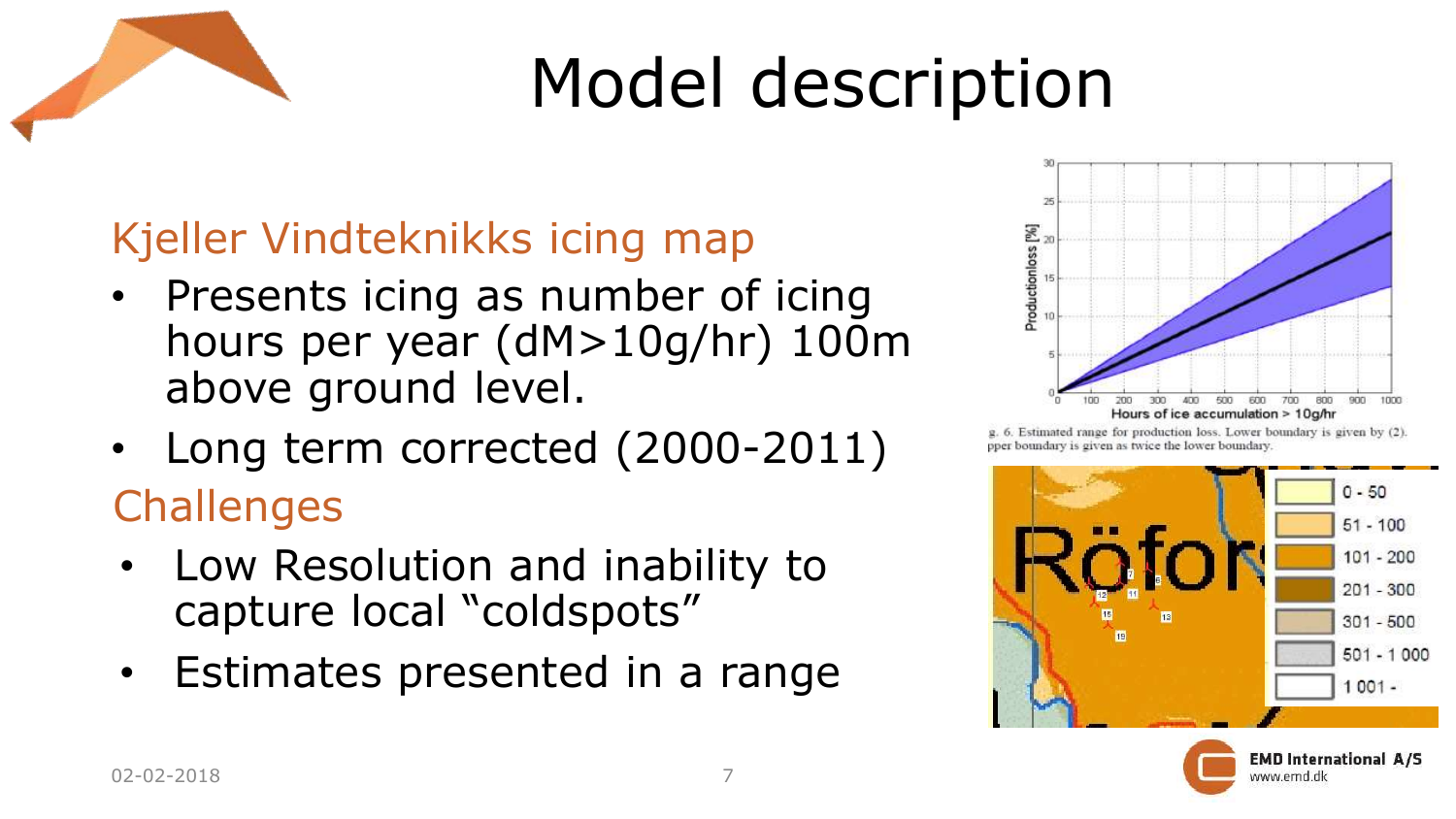

### DNV/GL map

- Based on production data and the relationship between hub height elevation and ice loss
- Inter annual variability taken into account

## **Challenges**

- Questions related to the second trend (not implemented in the current ice map)
- Annoying color gradient



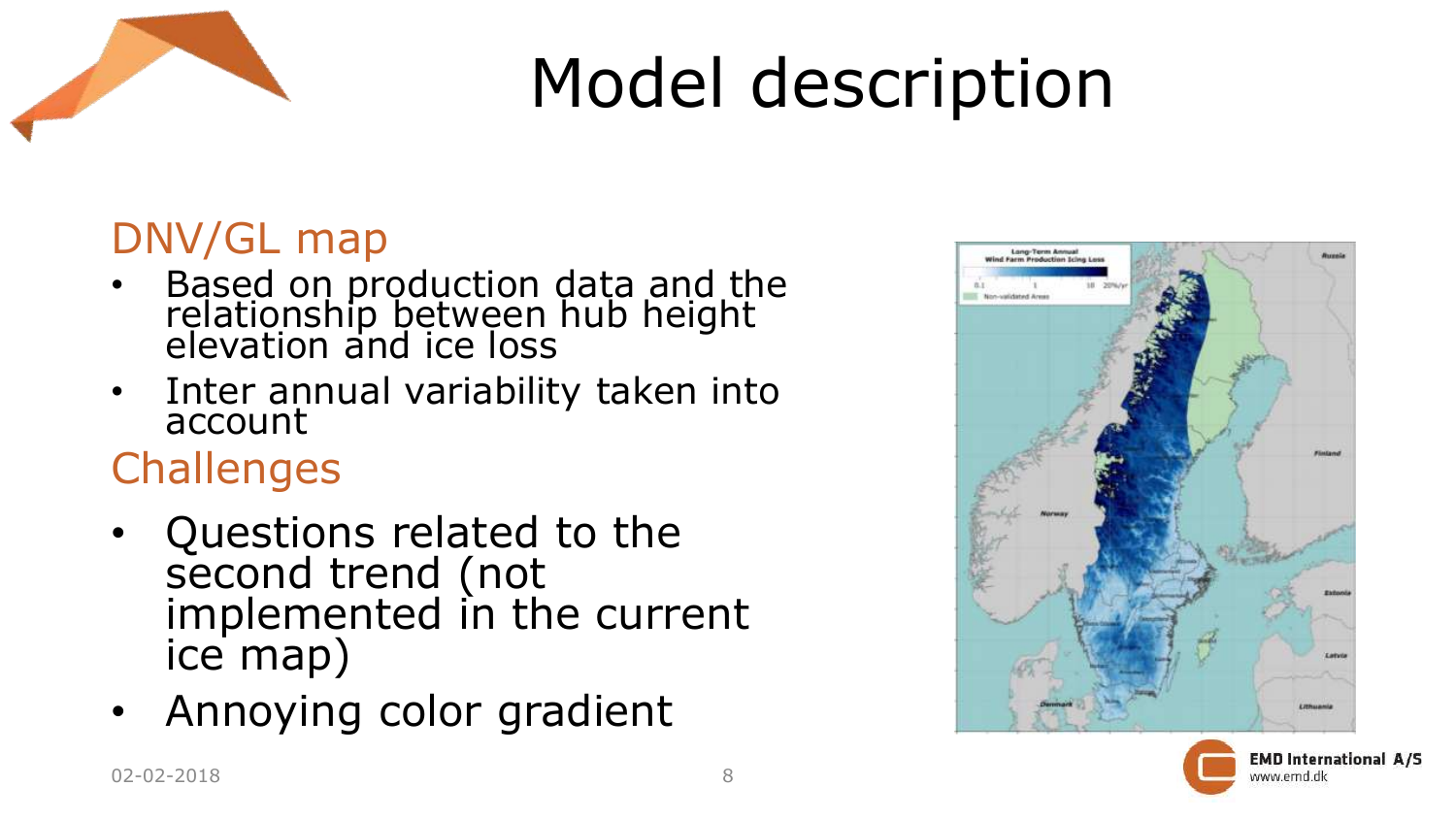

### WIceAtlas map

- Shows icing frequency at 150m agl
- Presents results as IEA ice class

## **Challenges**

• Hard (as in not really possible) to convert to a usable single value



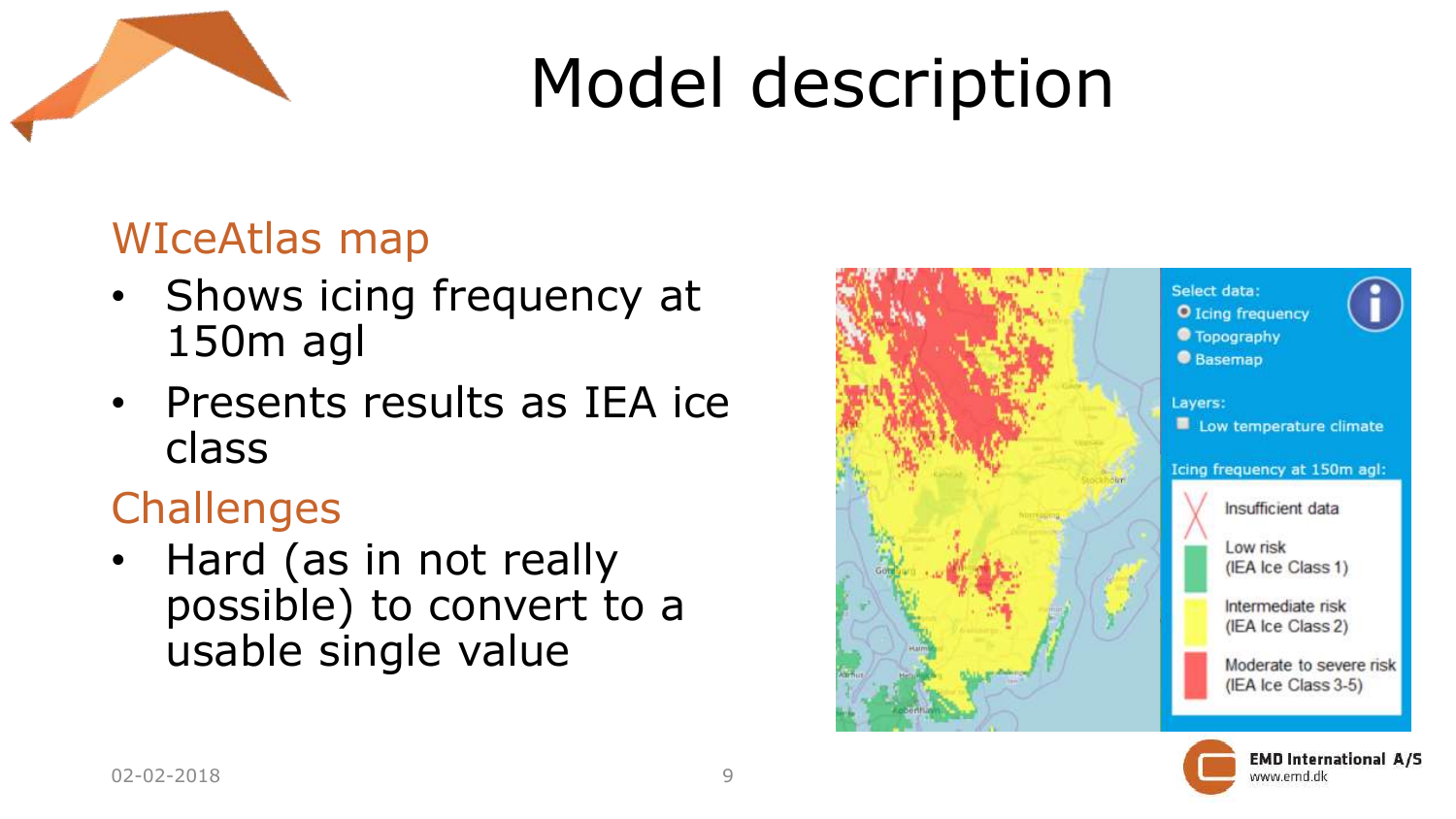

## Limitations

### Goal of the analysis

- Comparison of the different methods on the same location
- Create a basis for expected differences and uncertainties in pre construction situations using observed models

### Data input used for evaluation

- Only masts between 85-100m used for evaluation
- Only Thies shaft heated anemometers used for evaluation

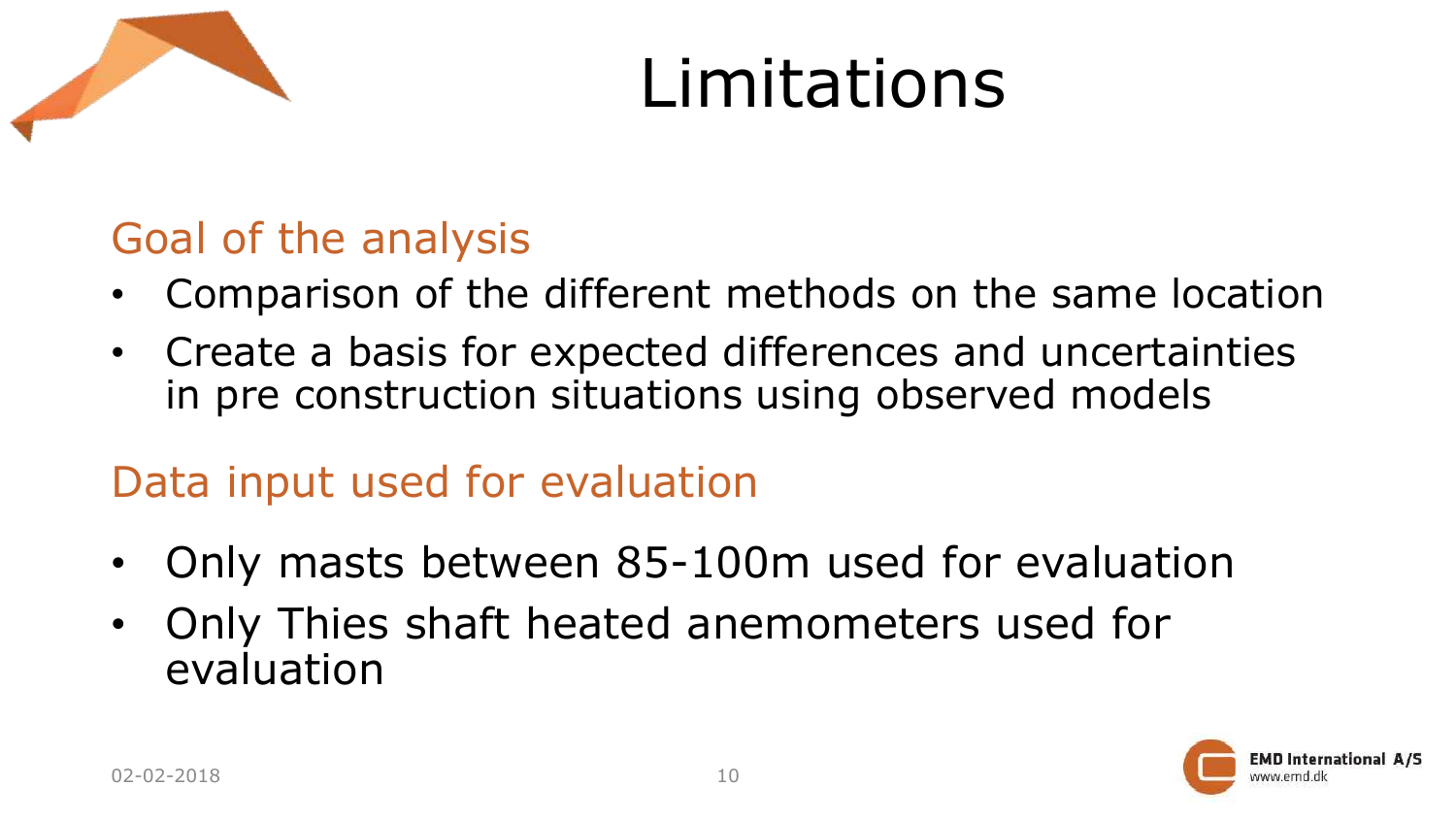

# Methodology

### Assumptions and methodology

- Flagging system based on ΔV between fully heated and shaft heated anemometer as well as instrumental stand-still.
- Period assumed to start 30 minutes before and after each flagged period
- Only one winter season is taken into account
- Multiple winters are split and treated separately
- Mean value from Kjeller Vindteknikk map ranges used
- Single value based on linear relationship used for IEA maps
- "Fiddle factor" of 0,5 used for presentation
- Visual inspection of color coding for GH&DNV ice map
- Long term corrected with EMD Icing index

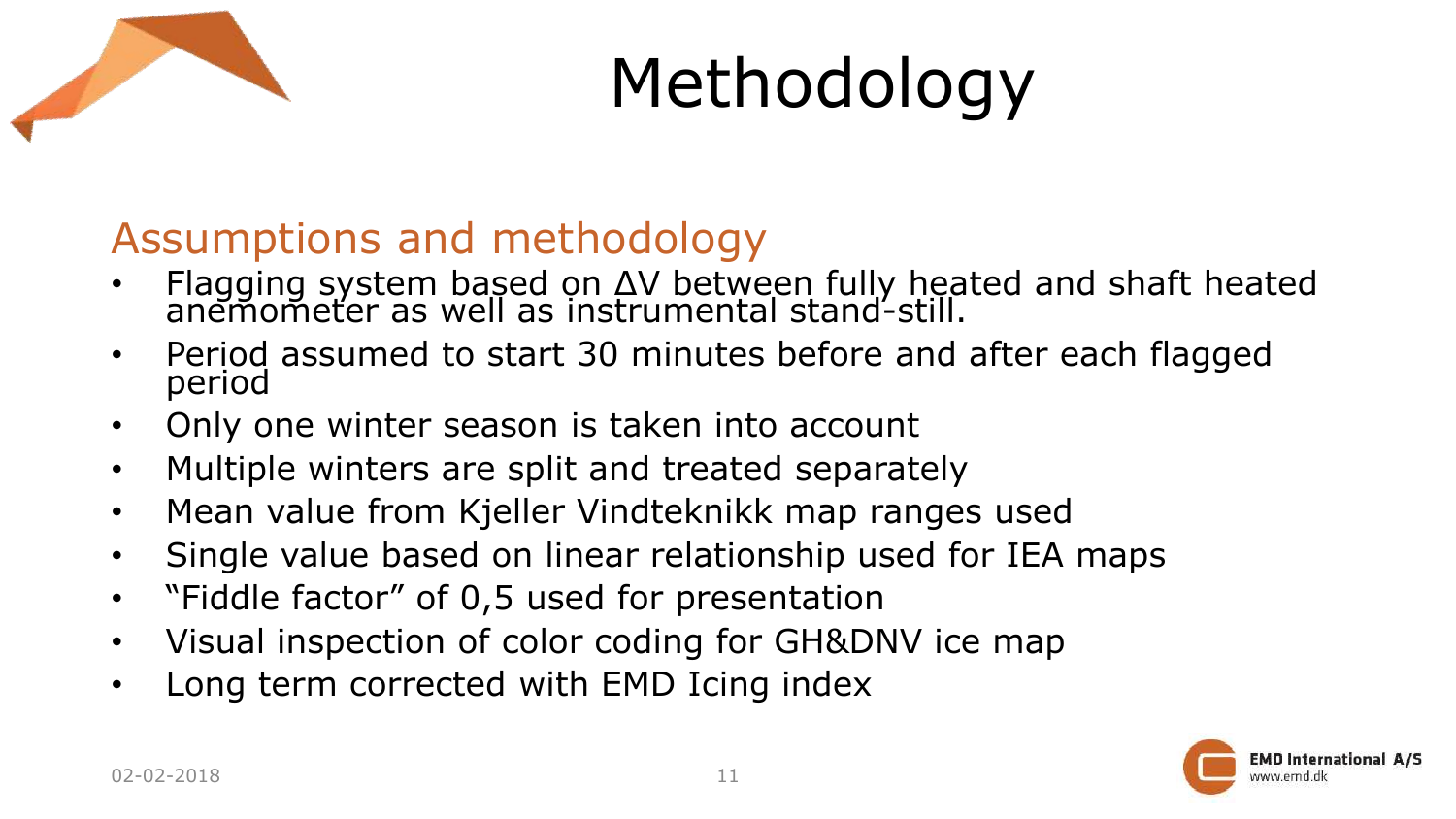

## Results

### Difference of expected production loss

Resulting production loss estimates for the four models at 16 different sites/seasons



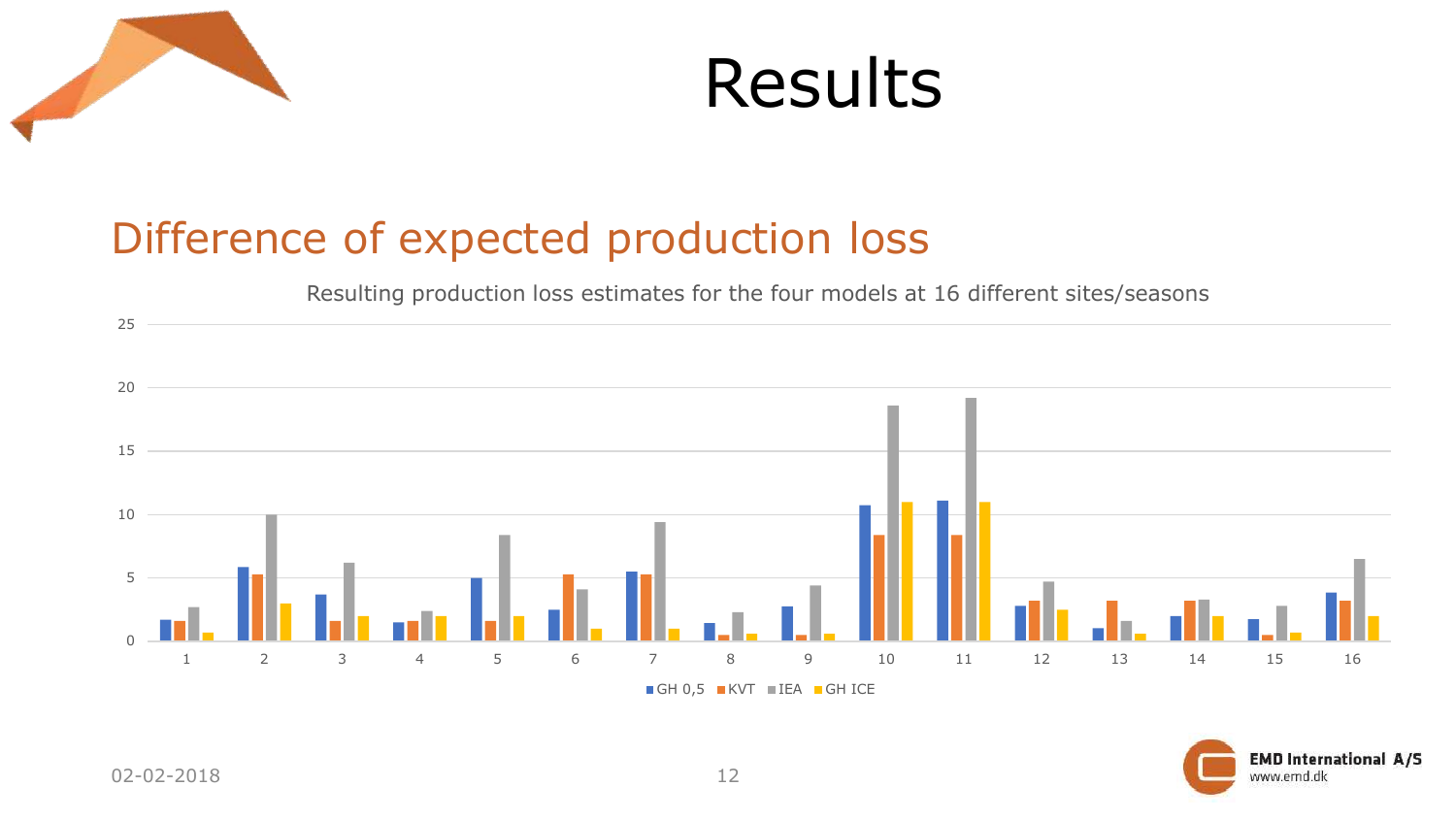



### Inter annual difference in instrumental icing



• Long term correction of instrumental icing is necessary!

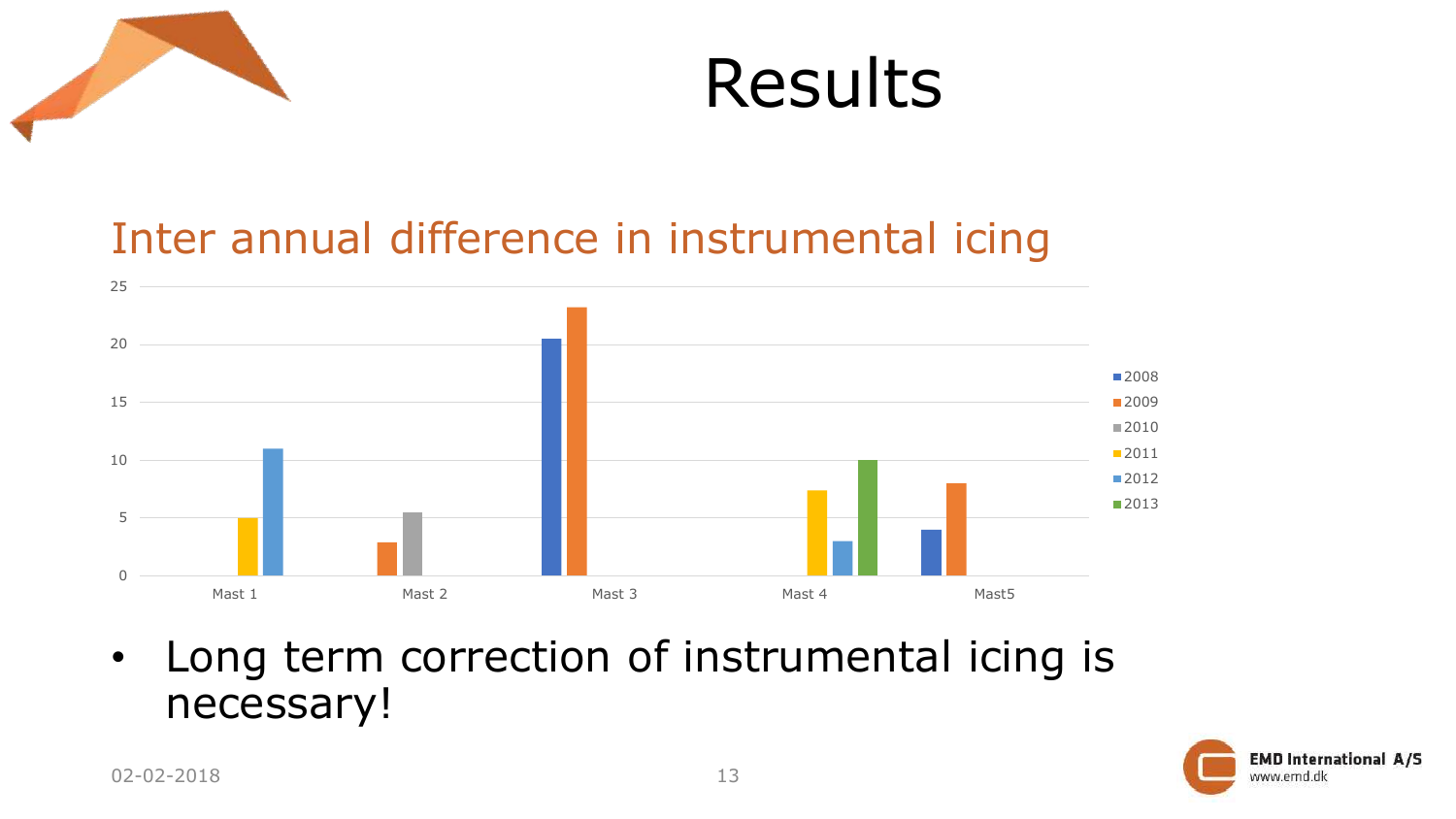



### Difference of expected production loss



 $\rightarrow$  GH 0,5  $\rightarrow$  KVT  $\rightarrow$  IEA  $\rightarrow$  GH ICE

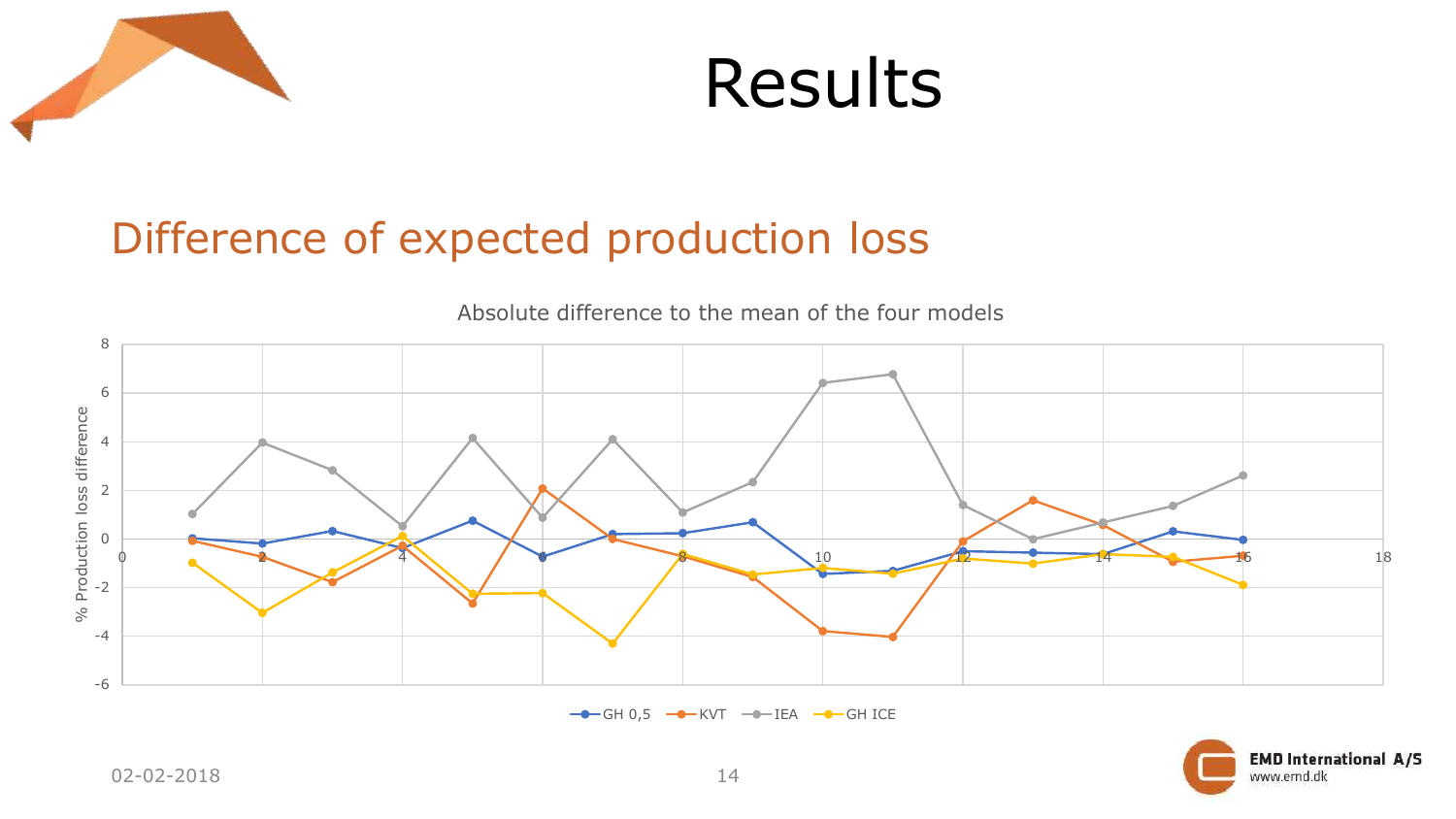

## Wrap-up

#### What can be learned

- Some spread can be seen, but the absolute difference is overall within acceptable uncertainty levels
- Using a mean value of all methods is a possible approach
- Having one year of measurement as a basis for a icing loss evaluation increases uncertainty due to inter annual variability